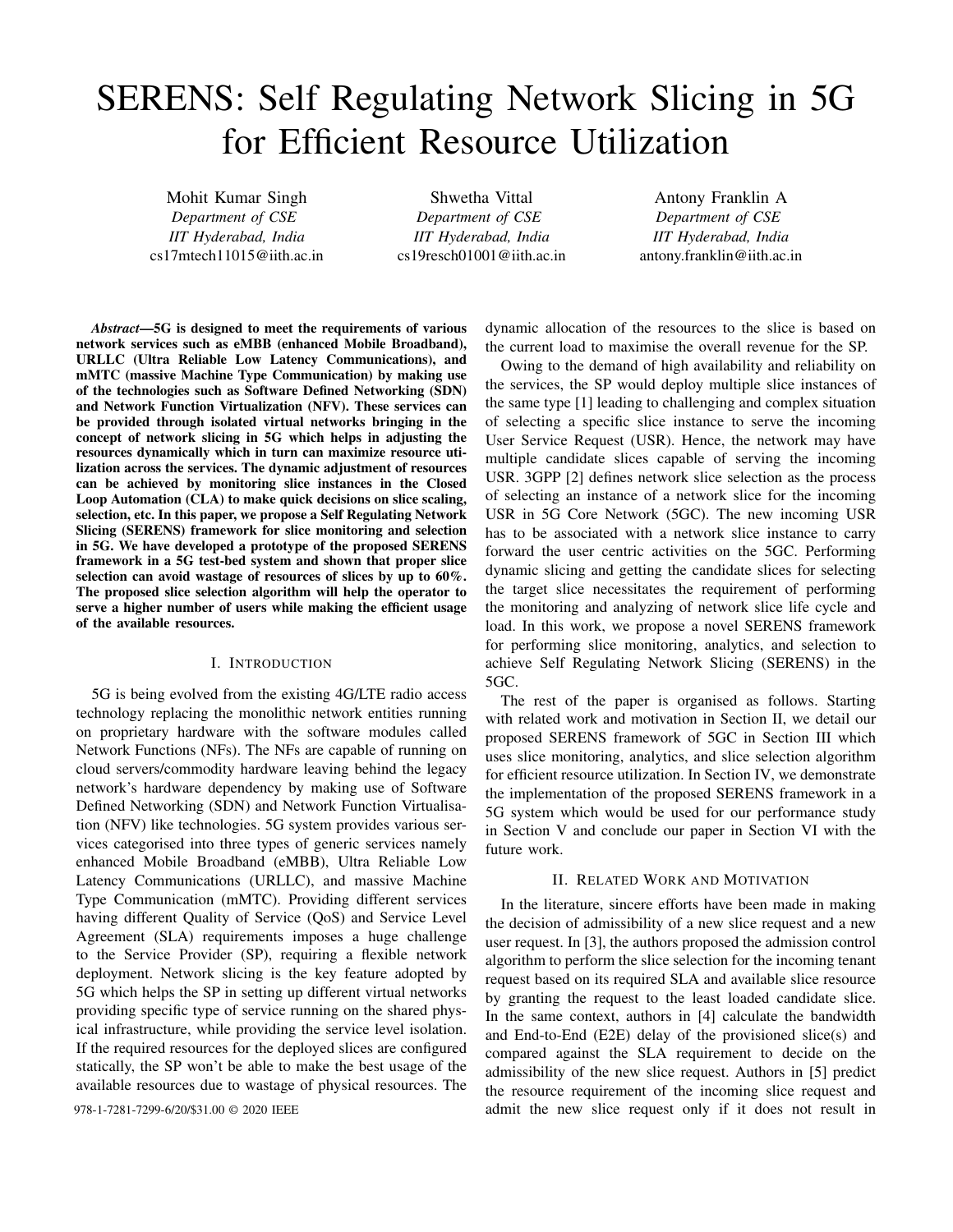degradation of the already provisioned slice(s). Authors in [6] have proposed Machine Learning (ML) based model trained on the network Key Performance Indicators (KPIs) to predict the load on the network and selecting the slice type from one of the pre-defined slice categories (eMBB, URLLC, and mMTC). In [7], the authors have proposed a slice admission control framework which makes the decision on the admissibility of the new slice request on the basis of the available resource capacity.

The decision of admissibility of the new slice request and user request urges the close monitoring of slices in 5GC. Typically, Management and Orchestration (MANO) units have the provision of reporting the performance management metrics, mainly CPU and memory of individual NFs and network services. However, monitoring and reporting these network KPIs adds to the complexity of overall slice performance management, as orchestrator is transparent to 5G system and core network functions. Additionally, no attention has been placed in literature so far, on slice selection for an incoming user request at Network Slice Selection Function (NSSF) in 5GC, after identifying the candidate slices. Hence, we propose the tightly integrated framework of network slice monitoring and analytics, capturing both the network slice and network function specific metrics to achieve self optimization and regulation in 5GC slice selection. In our previous work [8], we have addressed the issue of controlling slice activation and deactivation in 5GC, to achieve dynamic slicing. In this paper, we focus on achieving self regulation of network slicing in the 5GC using slice monitoring, analytics, and selection.

The following are the key contributions of this work.

- A framework to facilitate the self regulation of network slices called SERENS using the Closed Loop Automation (CLA) for achieving the slice monitoring, slice analytics, and slice selection in the 5GC.
- Algorithms for slice monitoring, slice analytics, and slice selection in order to study the proposed SERENS framework to optimize the usage of underlying resources.
- Implementation of the proposed SERENS framework in a 5G test-bed system as a proof of concept and evaluate the effectiveness of the proposed solutions.

# III. SELF REGULATING NETWORK SLICING (SERENS) FRAMEWORK

In order to manage the 5G system which will have number of slices operating on the same network infrastructure, we need slice monitoring, slice analytics and slice selection in a closed loop manner. So, we propose a self regulation of network slicing in 5GC based on the CLA mechanism shown in Fig. 1. The figure depicts the close loop working of the slice monitoring, slice analytics, and slice selection functions. The monitoring includes various network and 5G KPIs such as number of users, latency, reliability, and throughput. The measurement of the slice level KPIs will be done at the Network Slice Management Function (NSMF) in 5GC. These measured KPIs are fed to the slice analytics module at NSSF of 5GC and updated with the instantaneous load information of all the available slice instances. The main functionalities of all the three components of the CLA mechanism of self regulatory network slicing are described below.



Fig. 1: Proposed SERENS Framework using the Closed Loop Automation.

# *A. Slice Monitoring at NSMF*

The SERENS framework has the slice monitoring functionality at NSMF entity of the 5GC, responsible for monitoring all the deployed slice instances as discussed below.

- Slice LCM Handler: The Slice Life Cycle Management (LCM) Handler module performs the communication with the orchestrator entity over its North Bound Interface (NBI) and controls the life cycle of a network slice.
- Slice Monitoring Module: The Slice Monitoring module fetches the required KPIs of all the available slices such as number of registered UEs, total number of registration requests from different UEs, active UEs, and deregistered UEs at every slice instance, along with data plane throughput of the slice instance.

# *B. Slice Analytics at NSSF*

The slice analytics functionality of SERENS framework resides in the Slice Analytics module of the NSSF entity. At a given point of time, this module performs data analytics functionality on the number of USRs received for better handling the future requests on the candidate slices. For this it continuously analyses the slice status and load information it receives from NSMF, to ensure controlling the slice activation and deactivation of the required slices on a need and timely basis. Hence, the slice information maintained by this module helps in getting the set of candidate slices for the incoming USR and effectively helps to achieve dynamic slicing.

# *C. Slice Selection at NSSF*

In the SERENS framework, NSSF fetches the status and infrastructure KPIs such as CPU and memory usage along with 5GC KPIs of every available slice instance, at specific periodicity, from NSMF. NSSF performs the slice selection for the incoming USR, using the received slice specific information from NSMF. Thus, NSSF along with NSMF take part in deciding the appropriate slice instance for the incoming USR.

The NSSF entity of the proposed framework has four main functional modules as described below.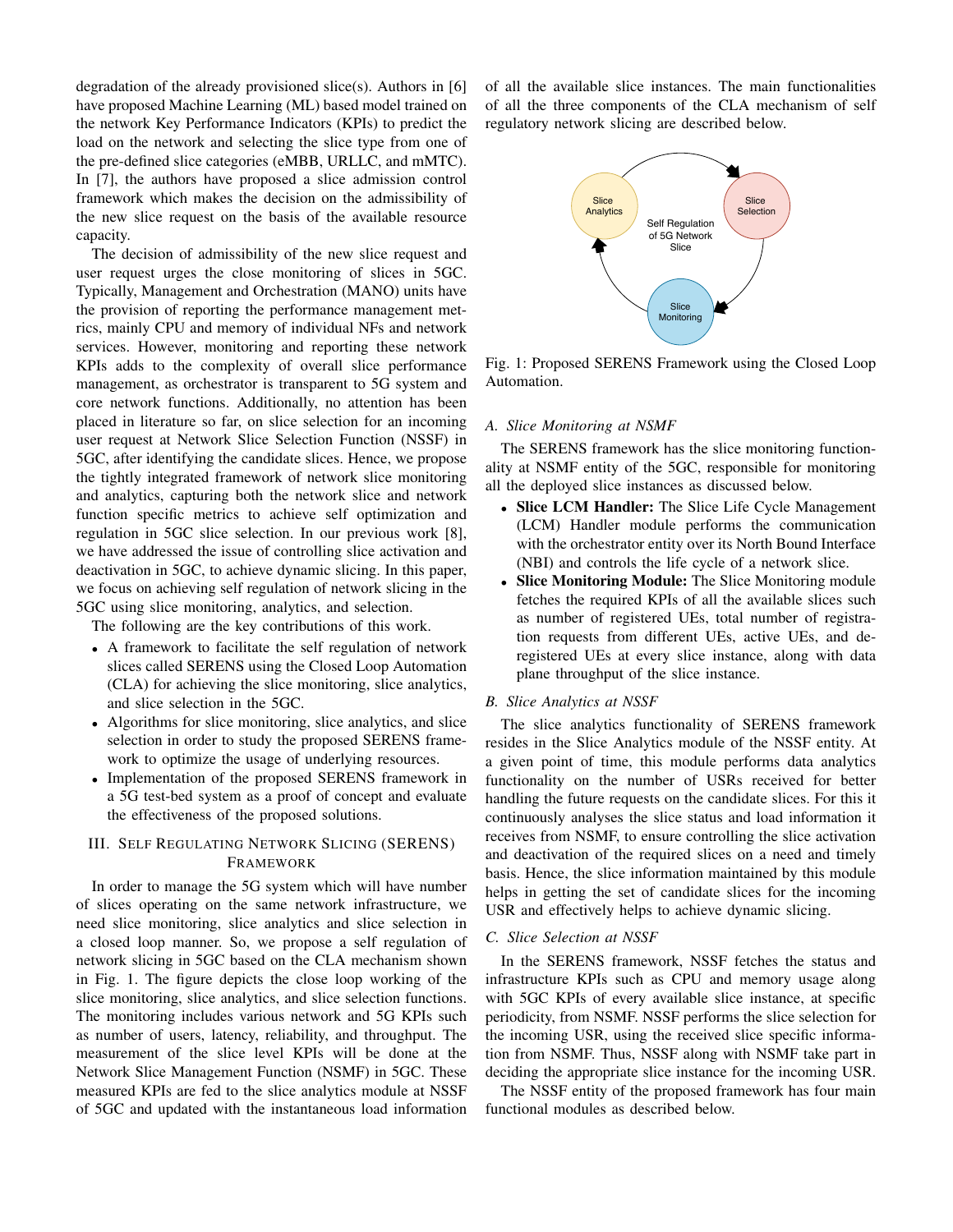Algorithm 1: The proposed slice selection algorithm. **Input:** Incoming Request $(R_i)$  at time i Result: Target Slice 1 InstanceLoad[ ], RequestsServed[ ]; 2 NumberInstances[ ], ExcessInstances[ ]; 3 ActiveUsers[ ], AptSlices[ ]; 4 InstanceId  $\leftarrow$  1; 5 if  $i > StayDuration$  then 6  $\vert$  remove  $USR(i - StayDuration);$ 7 for  $t \leftarrow i$  to  $i+TTL$  by 1 do 8 |  $ActiveUsers[t] \leftarrow ActiveUsers[t] + 1;$ 9 while  $R_i > 0$  do 10  $S \leftarrow Insteadis$  in decreasing order of Load; while s in *S* do 11  $\vert t \vert$  $min(R_i,SliceCapacity-InstanceLoad[s]);$  $R_i \leftarrow R_i - t$ ; RequestsServed[i]  $\leftarrow (s, t)$ ; 12 if  $R_i > 0$  then 13 | InstanceLoad $[ \ ] \leftarrow (InstanceId + 1, 0);$  $InstanceId \leftarrow Instead + 1;$ 14  $AptSlices[i] \leftarrow ActiveUsers[i] \div Slice Capacity;$ 15  $NumberInstance [i] \leftarrow Size(InstanceLoad[i])$ ; 16  $ExcessInstances[i] \leftarrow$  $NumberInstances[i] - AptSlices[i];$ 

- Slice Request Handler: The Slice Request Handler module of the NSSF, collects the concurrent USRs arriving to the network and assigns them to the Slice Selection Algorithm module for selecting a suitable network slice instance.
- Slice Profile Registry: This registry of NSSF maintains the slice instance information it obtains from NSMF, along with slice SLA and user's record of slices in a database, available to other modules of NSSF to use this stored slice information.
- Slice LCM Controller: This functional module of NSSF helps in managing the network slice life cycle and put the received information from Slice Selection Algorithm module into effect by informing the NSMF to trigger the corresponding change in the network slice life cycle.
- Slice Selection Algorithm: The Slice Selection Algorithm module of NSSF implements the slice selection scheme for making the decision of selecting the best candidate slice. It informs the Slice LCM Controller module for triggering the activation/deactivation of a new/existing slice instance dynamically, achieving dynamic slicing, while making use of the Big Data Analytics (BDA) analysis of the incoming requests.

The proposed slice selection algorithm is shown in the Algorithm 1. All the provisioned slice instances are capable of serving maximum of *SliceCapacity* number of users with the required SLA. The proposed Most Loaded Slice Selection (MLSS) scheme maps the incoming requests to the slice instances in decreasing order of their active users. With the aim of having the minimum number of instances running to serve the current traffic, the proposed algorithm ensures more users leave the network from the *least loaded instance*, leading to de-commissioning of an active slice instance with no load.

### IV. IMPLEMENTATION OF SERENS FRAMEWORK IN 5GC

In order to study the performance of the proposed solution, we have implemented the proposed SERENS framework in the NSMF and NSSF network entities of the 5GC, performing slice monitoring, slice analytics, and slice selection functionalities of various deployed slices. The Fig. 2 shows the deployed architecture for realising this proposed SERENS framework having the NSSF and NSMF performing self regulation of network slices. The deployed architecture consists of NSMF



Fig. 2: Proof of concept system realising the proposed SERENS framework.

and 5GC Network Function (NF)s orchestrated using the NFV MANO functions provided by OSM [9] Rel.5. Here OSM provides the NFV Orchestration (NFVO) and Virtual Network Function Management (VNFM) functionalities that supports communicating with different Virtual Infrastructure Management (VIM)s. We have picked a light weight VIM-Emulator [10] which emulates the Openstack [11] functions for VIM named as vim-emu. Vim-emu allows the execution of real NFs packaged as docker [12] containers in an emulated network topology. NSMF utilizes OSM's North Bound Interface (NBI) taking the role of OSS/BSS, responsible for creating, deploying one or more slice instances of various types like eMBB, URLLC, and mMTC.

We have used our own 5GC prototype developed in house based on 3GPP Release 15 which comprises of 5GC control plane Network Function (NF)s listed as Access and Mobility Management Function, Network Repository Function (NRF), Authentication Server Function (AUSF), Unified Data Management (UDM), and Session Management Function (SMF) with Service Based Interaction (SBI) between them. SBI is implemented with REST APIs using HTTP/2 library from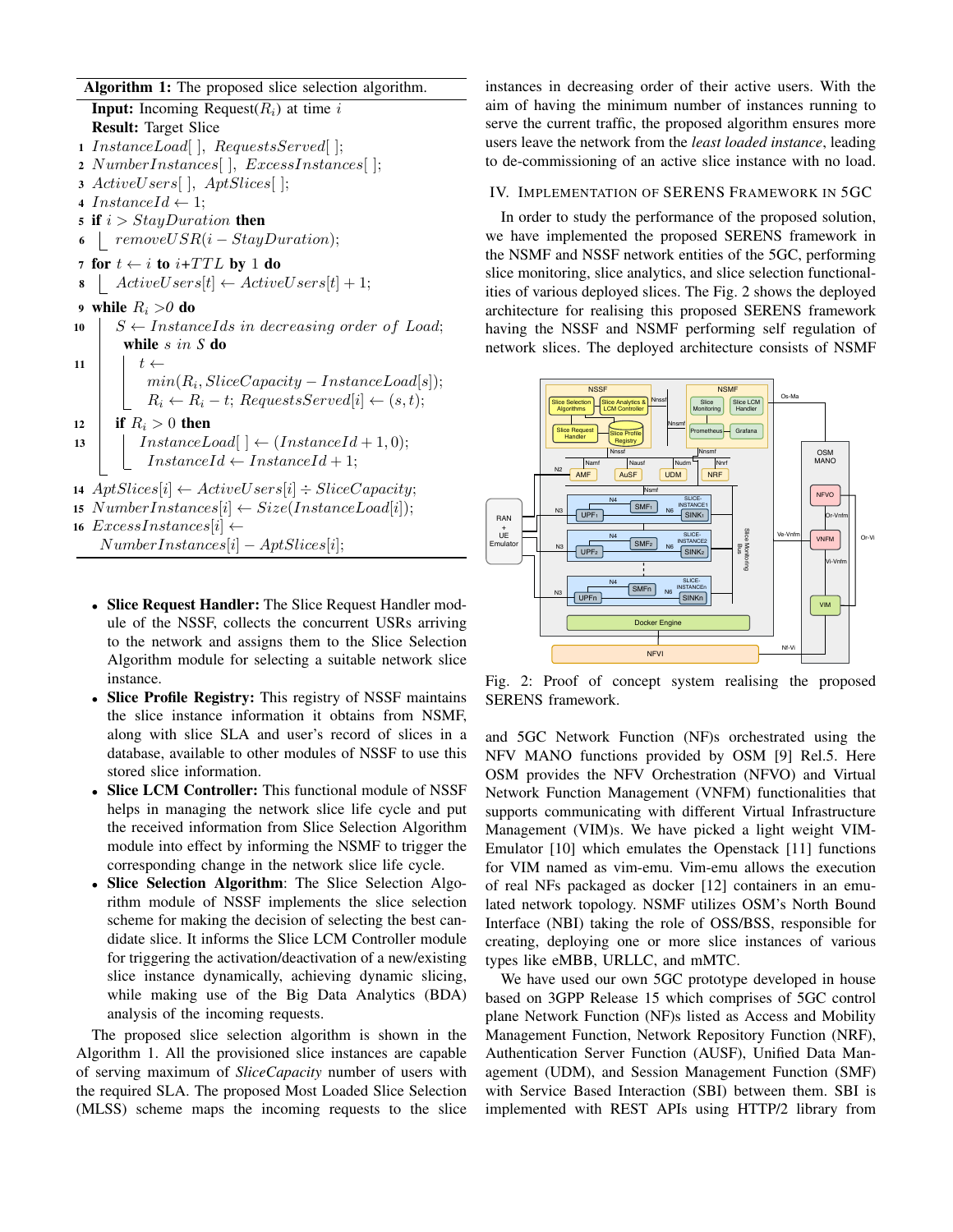

Fig. 3: Slice level resource utilisation a) CPU usage of slices and b) Memory usage of slices.

nghttp2 [13]. NRF provides service registration and discovery services to other NFs in the framework. UPF in the 5GC participates in data plane path with SINK, enabling GPRS Tunneling Protocol User plane (GTP-U) on N3 with RAN and N6 interface with SINK.

We have considered that a slice instance includes SMF, UPF and SINK NFs. AMF, NSSF, NRF, AUSF and UDM are shared among the slice instances and hence form a common slice subnet. All the NFs including RAN+UE emulator are developed as virtualized docker containers each intended to provide functionalities as micro services such as UE registration, de-registration, and end-to-end uplink and downlink data exchange over different network slices.



Fig. 4: Synthetic Traffic Data Generation Model.

In the deployed architecture, the NSMF first instantiates the common core network slice subnet with AMF, AUSF, UDM, and NSSF. It then instantiates and activates a set of required slice instances of various slice types. Once the common slice subnet and slice instances are activated, each of the NF in the common slice subnet and slices registers itself at NRF. Each NF is now ready to serve the traffic of 5GC control plane and data plane. Once the RAN+UE emulator function gets active, it emulates the UE activities by requesting for a specific slice service. AMF upon receiving the user request contacts the NSSF to find an appropriate target slice instance and then creates a service session for the UE on the selected target slice instance.

#### V. PERFORMANCE EVALUATION

# *A. Synthetic Traffic Data Generation*

We have used a BDA enabled simulation model for generating the data set, simulating the actual load pattern of slice requests coming to the network. Since it is difficult to get the real data set from the service providers we have used the BDA based model for generating an incoming requests load pattern as shown in Fig. 4. The Randomized Traffic Generator module of the model generates the load pattern of 30 days by using the input traffic profile. The BDA module of the model generates the traffic load pattern profile by performing the average value based analysis on the provided 30 days load profile. The predicted load (in range of 0-1) from the model is scaled with a constant factor to get the numeric value of the incoming requests and observed at a time interval of every 8 minutes. Each of the incoming slice request has a Time-To-Live (TTL) field [6] which specifies the time duration for which a request stays in the network. The TTL field value is specific to the type of service being requested. We have considered the TTL value for eMBB, URLLC, and mMTC services in the range of 160- 300 Secs, 150-200 Secs, and 60-100 Secs, respectively. The observed incoming requests pattern with their TTL value are used for generating the number of active users for each of the generic slice types (eMBB, URLLC, and mMTC) as shown in the first plot of Fig. 5a. The performance of the slice selection schemes has been studied on the aforementioned slice specific load patterns. For this performed study we have considered the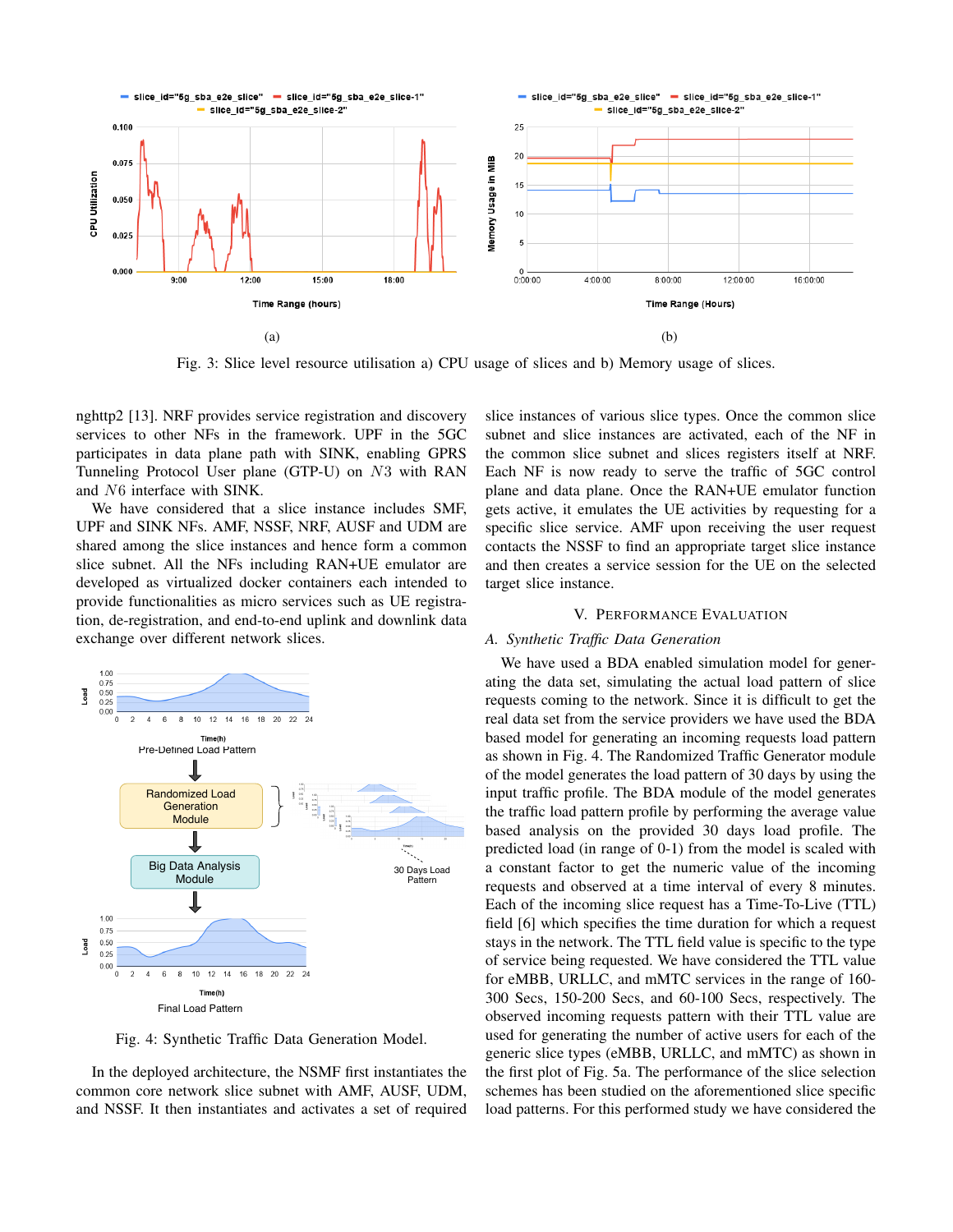

Fig. 5: Number of slice instances in a) mMTC Slice, b) URLLC Slice, and c) eMBB Slice.



Fig. 6: Number of excess slice instances in a) mMTC slice, b) URLLC slice, and c) eMBB slice.

slice capacity in terms of number of users (in this case, 1000 users).

# *B. 5G System KPIs using Slice Monitoring in SERENS Framework*

The slice monitoring mechanism of the proposed SERENS framework monitors the 5G systems KPIs with the deployed architecture depicted in the Fig. 3a and 3b. These figures show the CPU utilization and memory utilization captured for the active slice instances by the Slice Monitoring module using Prometheus [14] at regular intervals. Here, the slice1 represented by *5g sba e2e slice-1* had higher number of users using it compared to other slices and hence is showing high CPU and memory consumption.

# *C. Performance of Slice Selection Algorithm in SERENS Framework*

The slice analytics and selection functionalities of the SERENS framework is studied with the slice selection schemes running in the Slice Selection Algorithm module, while making use of the BDA based analytics performed at Slice Analytics Module of NSSF to achieve the dynamic slicing. The Slice Analytics module performs average value based analysis on the number of incoming USRs, from Slice Request Handler module, to predict the incoming USR pattern. The proposed Most Loaded Slice Selection (MLSS) scheme mentioned in the Algorithm 1 is studied and compared with Least Loaded Slice Selection (LLSS) scheme which maps the incoming user requests to the slice instances in the increasing order of the number of active users and Random Slice Selection (RND) scheme which picks a random candidate slice instance for serving the incoming USR. The schemes select a candidate slice in the resource optimised manner and hence we study their performance on three slice specific load patterns which are eMBB, URLLC, and mMTC, generated using the aforementioned simulation model (Section V-A). The schemes have been compared on the basis of metrics collected using the Algorithm 1. All three schemes make use of dynamic slicing to trigger the slice activation of the already provisioned slice instance(s) by making use of the predicted incoming USR pattern at Slice Analytics module.

Accordingly, the implemented slice selection schemes assume that the predicted USR pattern to be correct to achieve the dynamic slicing, while the errors in the prediction can result in running less number of slice instances than required and thus, the new USR might face a delay in getting the target network slice instance.

In Fig. 5, we record the number of active slice instances running to serve the active users. The plots of Fig. 5 shows the observed metric value for the slice specific load patterns. Due to higher TTL value for the incoming eMBB slice request, there are higher number of active users on the eMBB slice as compared to URLLC and mMTC slices at a given point of time. Presence of higher number of active users demands the requirement of running higher slice instances, in order to meet the requirements of the user traffic. We can observe